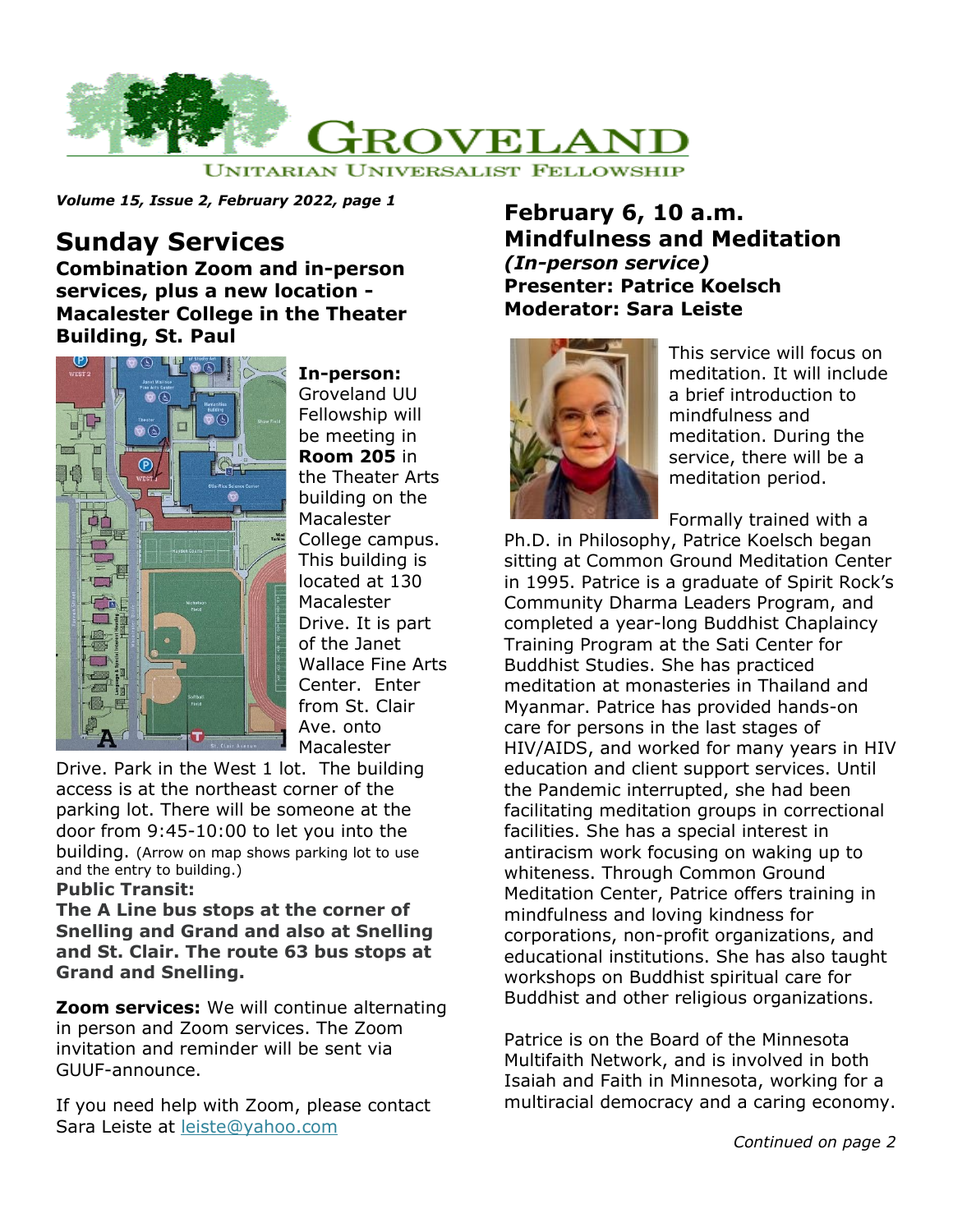**February 13, 10 A.M. Moving Beyond Concepts of Allyship to Anti-Racism as Spiritual Practice** *(Zoom service)* **Presenter: Jess Mally Moderator: Huron Smith**



Jess Mally will explore the two pillars of anti-racist practice: internal work and external actions. She will explore how we can move beyond mere concepts of allyship to operating in solidarity with people, how

we can implement anti-racist practices into our day to day lives working towards dismantling racism in our lives and world at large.

Jess Mally is a London based antiracism workshop facilitator, writer, speaker, podcast host, creative and events producer. She is Vice President of Operations and Delivery at Belovd Agency, a DEI consultancy working for the advancement of all intersections of humanity in the workplace and places of education. She works with individuals and organizations who have made big statements about becoming anti-racist allies, and helps them reorient themselves to performing as anti-racists instead."

Note: "Belovd" above is spelled correctly.

**February 20, 10:00 A.M. Fear of the Unknown: Conspiracy Theories and Confusion in the time of Covid**

**(***In-person service at Macalester)* **Presenter: Abby Struck Moderator: Ceile Hartleib**



How do we, as people of reason and faith, deal with all the confusion and uncertainty in our lives? How can we make good choices and take good care of ourselves and each other while we adjust to whatever the new normal turns out to be? How can we help build the best possible new normal?

Abby Struck is one of the founders of Groveland Fellowship and is a frequent speaker at Fellowship services.

### **February 27, 10:00 A.M. America's Historical Reckoning** *(Zoom Service)* **Presenter: Audrey Kingstrom**

**Moderator: Lois Hamilton**



We as a country have yet to come to terms with America's legacy of slavery, subjugation, dispossession, oppression, and marginalization of African Americans, Native Americans, and non-white

immigrants. Most recently, critical race theory and ethnic studies are being vilified by cultural conservatives as threats to social cohesion and American exceptionalism. Audrey will argue that such critiques are unwarranted fearmongering attempts to thwart long overdue social change and healing.

Audrey is former president of HumanistsMN, serving now as their program coordinator. She is also a 22-year member of First Unitarian Society of Minneapolis. She is a Humanist celebrant and educator developing and leading programs for these organizations.

# **Looking Ahead…**

### **March 6, 10:00 A.M. The Empire in Our Heads** *(In-person service at Macalester)* **Presenter: Jeff Nygaard Moderator: John Christensen**

The average person in the U.S. doesn't think about Empire—the rule of one nation or people by other nations or people—too much, at least not consciously.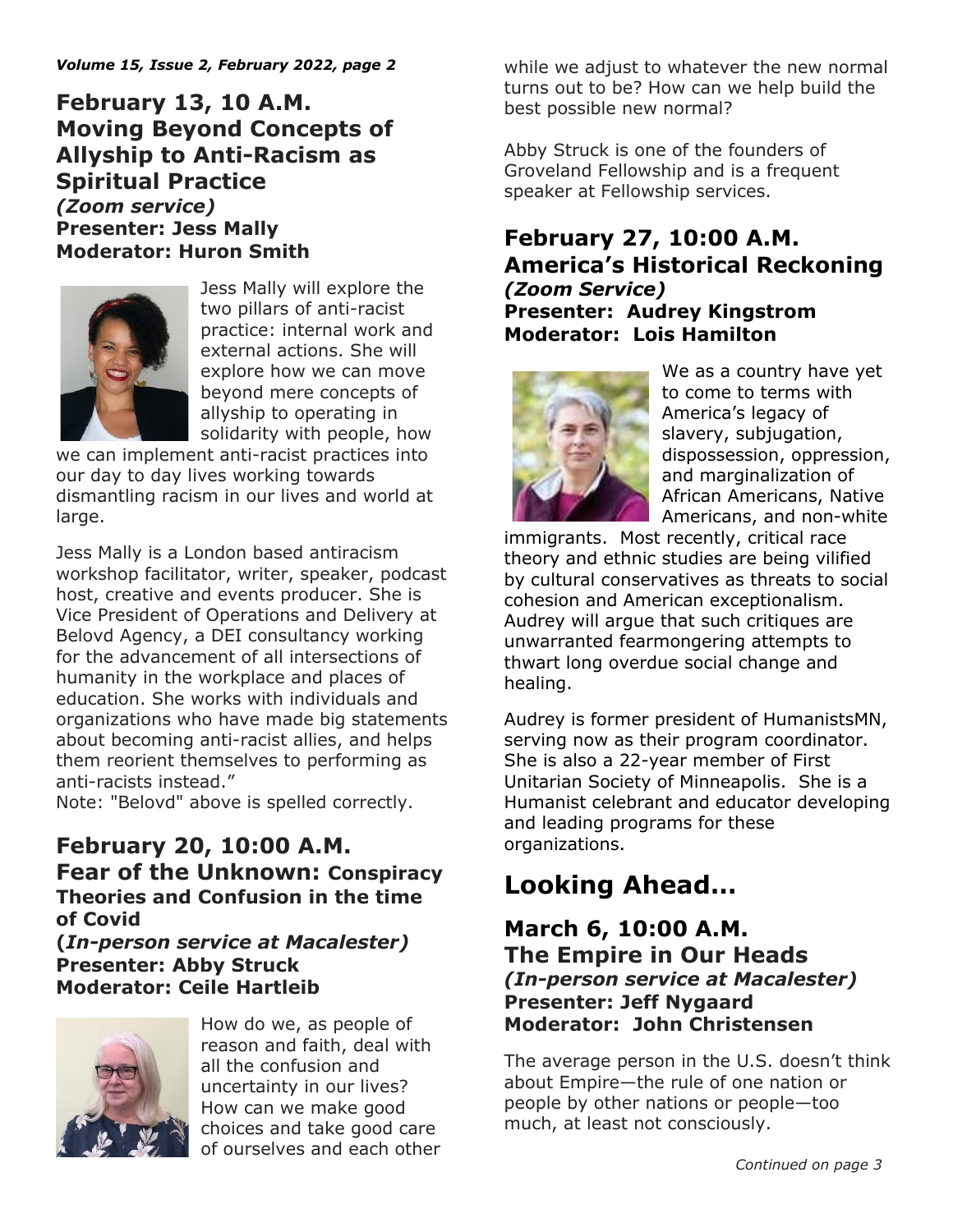#### *Volume 15, Issue 2, February 2022, page 3*

#### **Jeff Nygaard**, *continued…*



Still, the constant propaganda reinforcing the rightness of the Imperial Order is so strong that most USAmericans end up sharing a set of ideas that I call The Imperial

Mindset.

What do I mean by The Imperial Mindset, how does it work inside of our heads, and why should we care?

Jeff Nygaard is a long-time writer, commentator, and activist who publishes a free newsletter on politics and culture called Nygaard Notes. (No, it's not a blog, it's a newsletter.) Find it at [www.nygaardnotes.org/](http://www.nygaardnotes.org/)

## **Groveland Events…**

**Groveland Book Group Wednesday, February 16 6:30-8:00 pm – On Zoom**



On February 16 we will meet at 6:30 pm on Zoom. Our format is a discussion of books we are presently reading or have read recently. See our website for the Zoom link information. Please email Sara at [leiste@yahoo.com](mailto:leiste@yahoo.com) for Zoom help.

Books talked about at the January meeting: *The Love Songs of W.E.B. Du Bois* - Honorėe Fanonne Jeffers - fiction *Unthinkable: Trauma, Truth, and the Trials of American Democracy* - Jamie Raskin *Orwell's Roses* - Rebecca Solnit - nonfiction *A People's History of the United States* - Howard Zinn *Saturday* - A Novel by Ian McEwan *The Prince of Tides* - A Novel by Pat Conroy *Fuzz: When Nature Breaks the Law* - Mary Roach *The Bridge at Andau* - James Michener nonfiction *How Do You Want to be When You Grow Old? The Path of Purposeful Aging.* - David Shapiro and Richard Leiden *Afterlife* - Julia Alvarez *Just Pursuit: A Black Prosecutor's Fight for Justice* - Laura Coates Extra credit… *The Children of Men* - P.D. James. Good book, terrible movie. . .

### **Groveland News…**



Cliff Watson, husband of Abby Struck, recently had surgery, which went very well. Abby says, "He will be in transitional care for about three weeks after leaving the hospital. He will either go to a residential facility or possibly come

home with more services depending on how they evaluate his ability to be safe at home. Also, he is not in much pain and is in good spirits. The staff seems to like him, and both the care and the food seem pretty good at Woodwinds Hospital."

## **Supporting Groveland**

Groveland programs are possible because of your support! To donate, please write your check to Groveland UU Fellowship and send it to P.O. Box 40011, Saint Paul, MN 55104- 8011. Thank you!